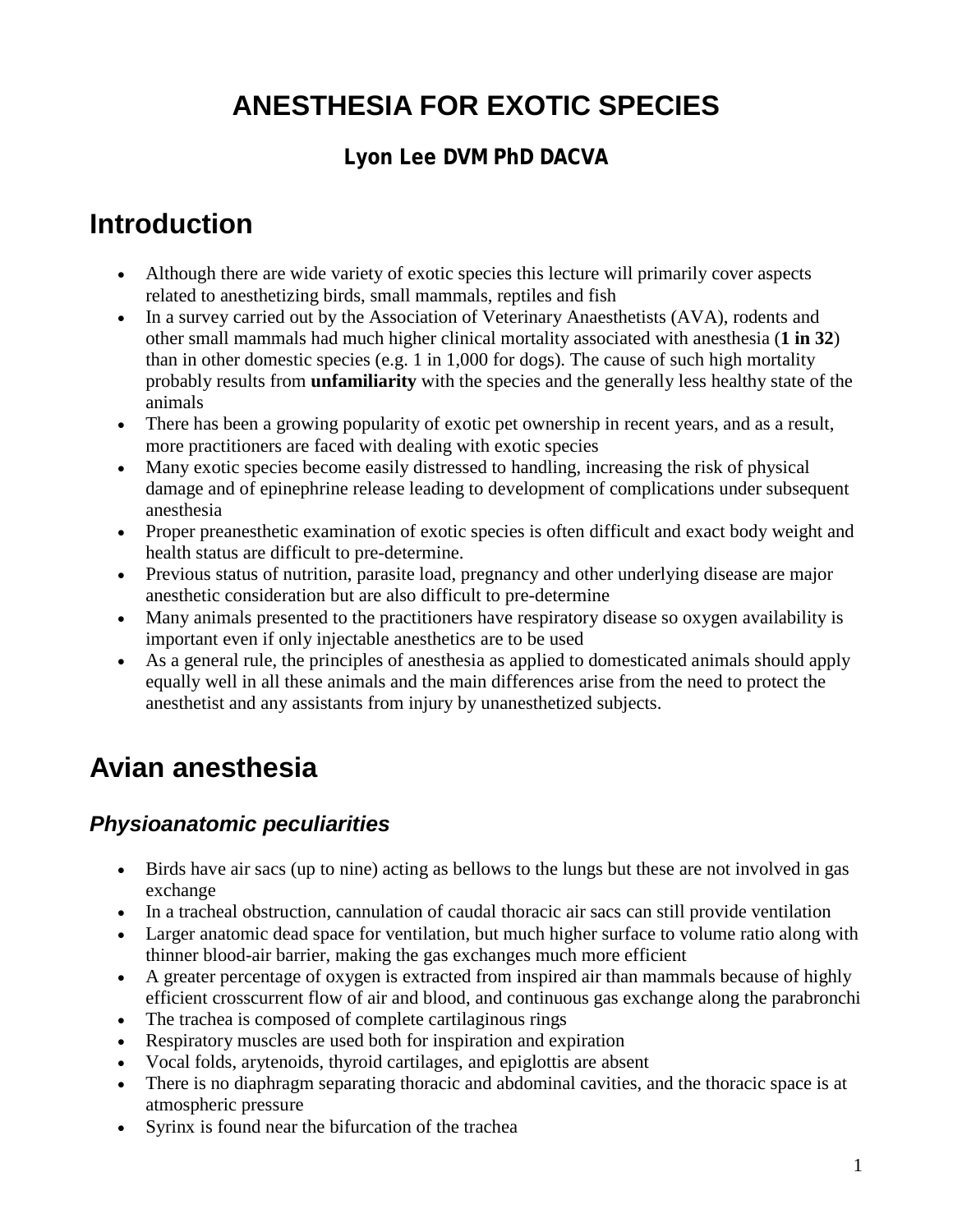- Lungs are less elastic, and have smaller functional residual capacity
- High basal metabolic rate results in rapid utilization of any tissue oxygen reserve
- Renal portal circulation may reduce the efficacy of anesthetic drugs when injected in the leg muscles or veins. However, this is of little clinical significance as one can increase the anesthetic dose until the desired effect is achieved

### *Preparation for anesthesia*

- Thorough physical exam and history taking must be carried out: if non-approachable, behavioral characteristics are assessed in distance
- They are very liable to develop handling stress so observation may be the only practical preanesthetic evaluation process. Any changes in body disposition, feather condition, grooming should be carefully assessed.
- They can be brought into the pre-induction/procedure areas in advance to acclimatize so as to reduce the stress
- The following laboratory data are generally required as minimum: PCV, TP, BUN, Glucose
- Fasting requirement is contentious, but in general it is recommended in most birds as birds can regurgitate during anesthesia. However, in smaller birds with high basal metabolic rate fasting is better avoided to minimize the likelihood of hypoglycemia
- Although not as commonly administered as in other domestic species, preanesthetic medication may be useful to minimize the stress and provide analgesia prior to anesthetic induction.
	- o In diving birds administration of midazolam with/out butorphanol can substantially reduce the diving reflex.
		- $\blacksquare$  Midazolam can be administered at 0.2-1 mg/kg IM
		- Butorphanol can be administer at 0.2-1 mg/kg IM

*Figure 1. A sedated goose following midazolam and butorphanol premedication*



• Ratites or bigger birds may require deep sedation or chemical restraint prior to anesthetic induction: alpha 2 agonists with/out dissociatives are used for healthy animals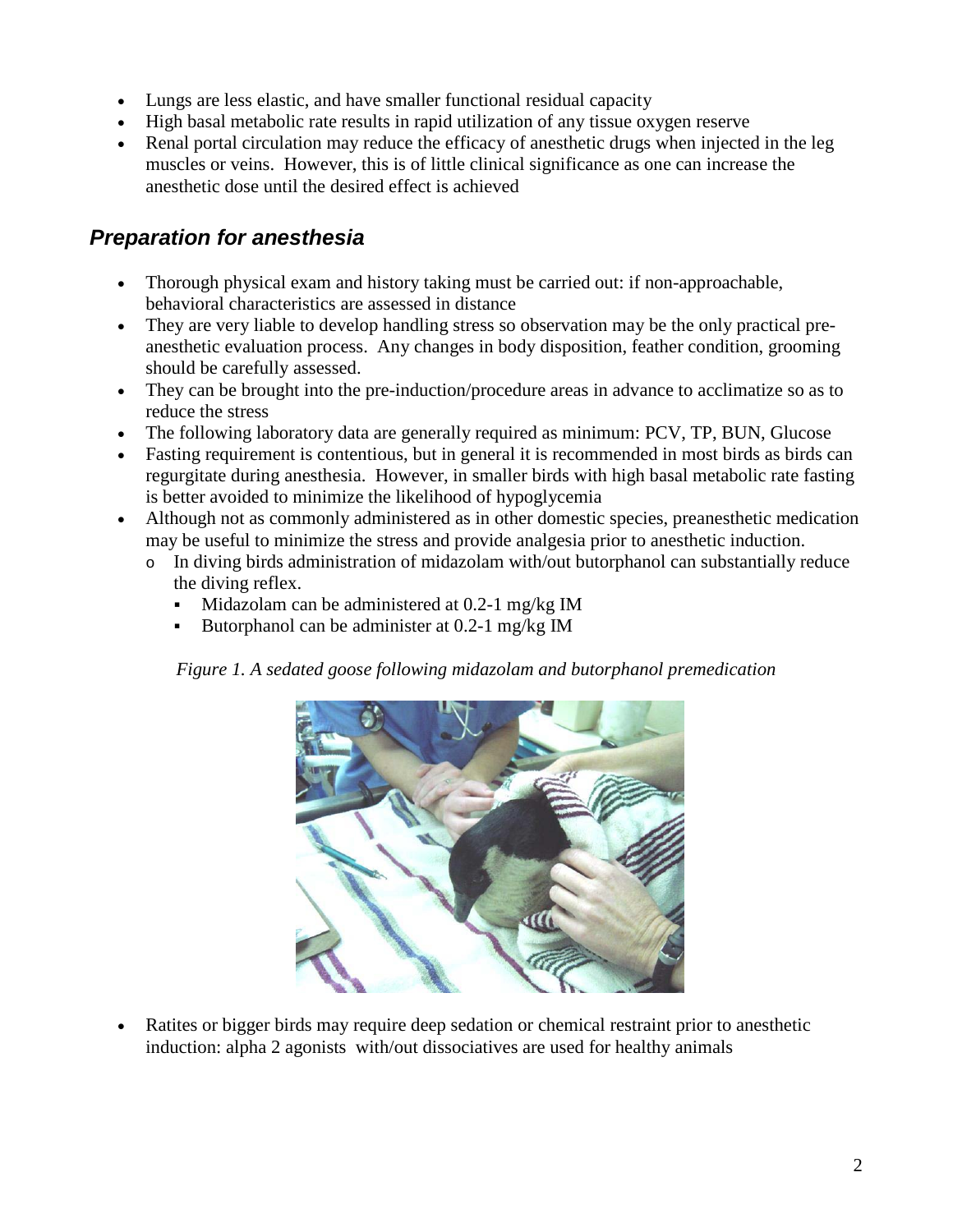#### *Inhalant anesthesia*

- Modern potent inhalants such as isoflurane, sevoflurane and desflurane are the preferred choice both for anesthetic induction and maintenance
- In most birds that can be handled with little stress, anesthetic induction is achieved by using face mask induction technique, but chamber induction is better for birds that are difficult to control
- Although face masks commercially available for small animals are appropriate for many birds, due to widely varying sizes in beaks, bills and ceres, air-tight face mask placement is not always easy, increasing anesthetic leakage
- Intubating the birds once the anesthesia is induced will provide a secure airway as well as reducing the anesthetic leakage.
- It is better to use non-cuffed ET tubes in birds, but if cuffed tubes are used, beware not to overinflate the cuff to avoid damage to the trachea.

#### *Anesthetic monitoring & maintenance*

- As in other domestic species heart rate, respiratory rate and body temperature are minimal for the physiologic monitoring
- Anesthetic monitoring equipments can be useful and these include ECG and Doppler flow detector
- Most veterinary pulse oximeters are calibrated with mammalian oxygen hemoglobin saturation dissociation curve, so accuracy is uncertain
- For most small birds noninvasive blood pressure readings based on oscillometric principles (e.g. DINAMAP) are difficult to obtain, but for medium size to large size birds the pressure readings may be obtained on peripheral metatarsal arteries
- Small birds may become very hypothermic and external heat sources must be supplied to prevent the animal becoming hypothermic
- Fluids are administered to avoid dehydration and support hemodynamic stability

### *Recovery*

- Keep the patient warm (human infant incubator may be a good external thermal source as well as minimizing handling stress for small birds)
- Provide analgesics
- Attend to airway obstruction
- Reverse any reversible drugs that may prolong the recovery

## **Anesthesia of small mammals**

#### *General considerations*

- Animals falling into this category include mice, rats, rabbits, hamsters, Guinea pigs and ferrets, most of which are extensively used for medical research
- Small body size makes venous access, muscular injection and tracheal intubation more difficult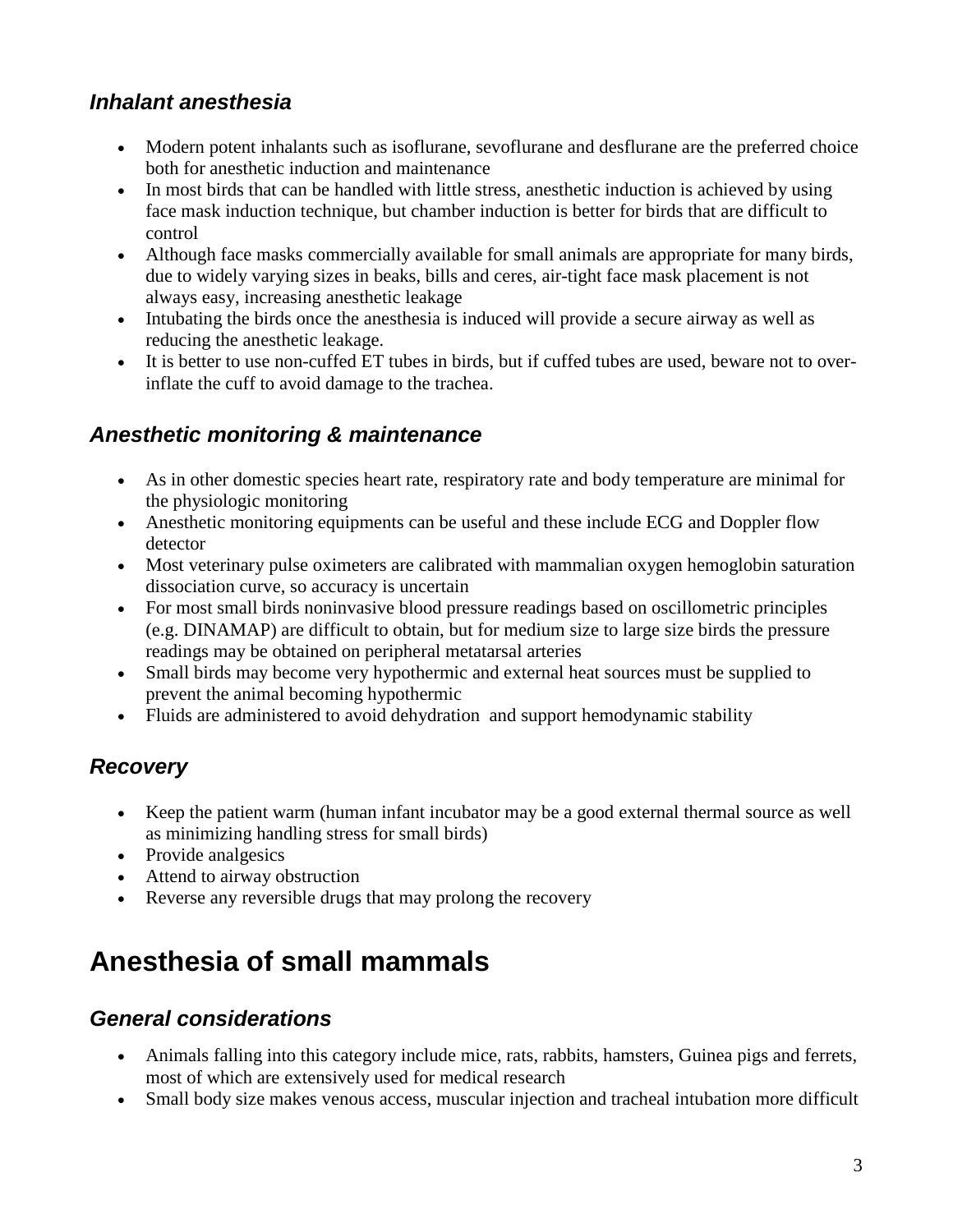• They have high metabolic rate and this characteristic must be taken into account for preanesthetic preparation and drug dosing

#### *Preanesthetic preparation*

- Thorough physical exam and previous medical history check-up
- Fasting is not necessary as vomiting during induction does not occur and also to prevent hyperglycemia due to their high basal metabolic rate
- Water ad libitum until premedication
- Stabilize any fluid deficit or electrolyte deficit
- Most are easily distressed so ensure minimal handling to reduce the stress and excitement
- Pre-existing respiratory disease is not uncommon, so availability to provide  $O_2$  is highly desirable
- In ferrets preexisting adrenal tumors, cardiomyopathy, anemia and endocrinopathies including insulinoma are not uncommon, and thus this must be taken into account in the selection of premedicants

#### *Anesthetic induction*

- Either injectables or inhalants are used, and the choice should be based on the animal's temperament, health status, and availability of equipments and other supplies.
- Administration of injectable premedicants or induction agents can be via intramuscular, intravenous, subcutaneous or intraperitoneal routes. Always aspirate before injection.
- Generally, due to the small body size, anesthetic induction through IV route is less practical, and IP injections are more commonly carried out.
- For IP injections, always restrain properly to avoid damaging important vital organs
- Neuroleptanalgesic combination is useful for anesthetic induction
	- o Once Innovar-Vet® (Droperidol-Fentanyl) was used to be very popular for anesthetic induction and maintenance of small mammals, but this is no longer marketed in the US.
	- o Similar product, Hypnorm® (Fluanison-Fentanyl) is equally effective to provide deep sedation and light anesthesia, but is not available in the US.
	- o Other home made neuroleptanalgesic mixtures include
		- fentanyl-midazolam
		- fentanyl-acepromazine
		- morphine-midazolam
		- buprenorphine-midazolam etc.
- Ketamine combined with neuroleptics are commonly used to provide anesthetic induction and maintenance and some examples are:
	- $\circ$  Ketamine + medetomidine
	- $\circ$  Ketamine + xylazine
	- o Ketamine + acepromazine
	- $\circ$  Ketamine + midazolam
	- o Opioids may be added for synergistic effect to provide better degree of CNS depression, analgesia and muscle relaxation
- Propofol may be used in animals following premedication with IV access: e.g. rabbits (ear vein) and ferrets (cephalic)
- Other injectable anesthetics used for small laboratory mammals include pentobarbital, urethane, chloralose, chloral hydrate, inaction, and tribromoethanol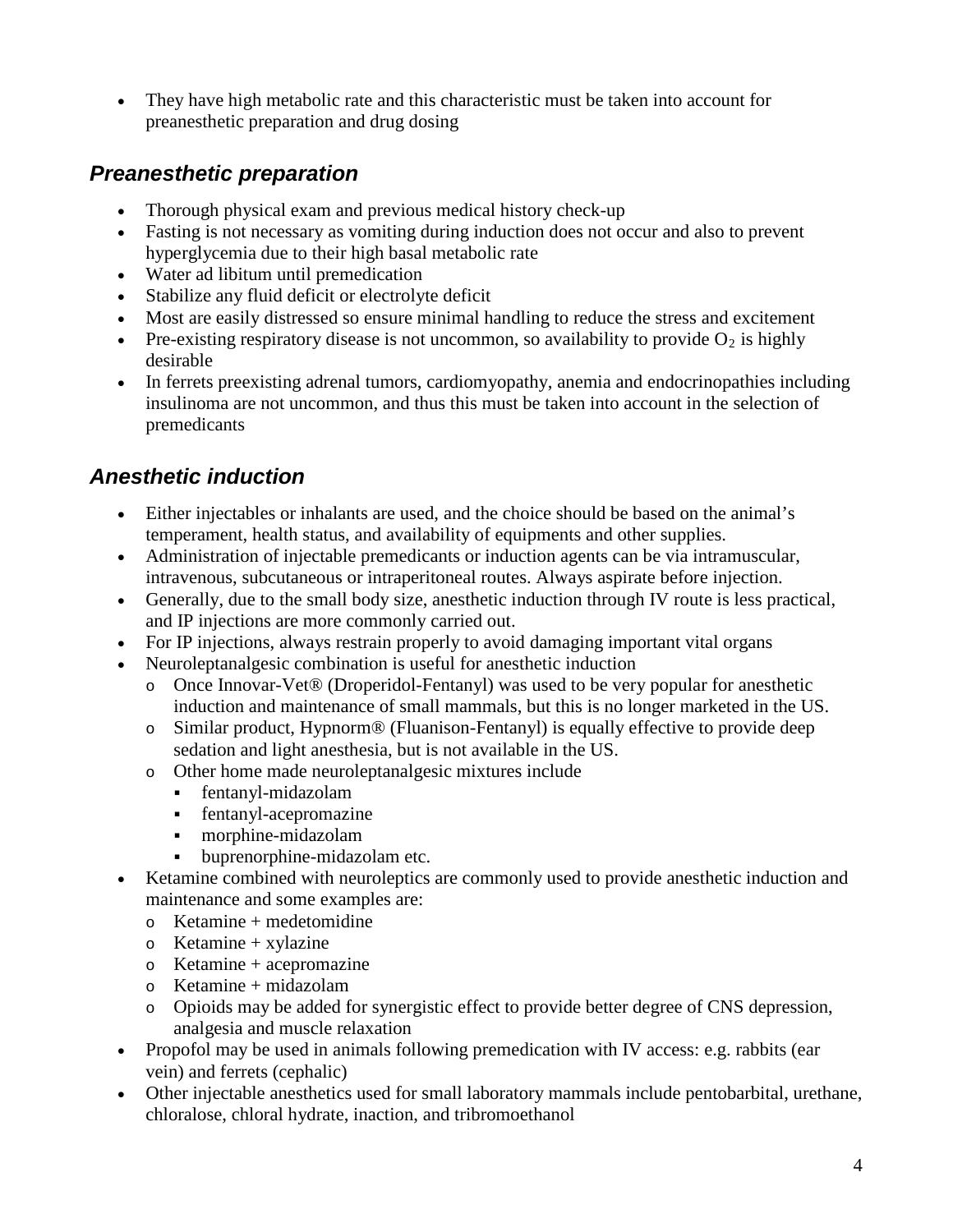• Face mask anesthetic induction can be carried out using isoflurane, desflurane or sevoflurane, but often times it is easier to place animals in anesthetic induction chamber (many commercial ones are available)

#### *Endotracheal intubation*

#### • **Rabbits and ferrets**

- o Intubating can be difficult in rabbits because of the long, narrow oropharynx, thick fleshy tongue and long incisors limiting access to the mouth.
- o Although oropharyngeal passage is not as limited in ferrets, intubation is still not without any difficulty. Ferrets are treated similar to cats in dealing for endotracheal intubation and anesthetic management
- o A straight infant size laryngeal, Miller, blade can facilitate the visualization of the laryngeal structure both in rabbits and ferrets
- o For blind intubation in rabbits, the head should be held on extension to provide straight line of the passage of the endotracheal tube
- o Tubes of 2.5 to 4 mm ID are suitable for most rabbits and ferrets

#### • **Guinea pigs, hamsters, rats and mice**

- o 12 to 18 G plastic intravenous catheters can be used for tracheal intubation
- o Intubation is not typically carried out due to their small tracheal size or narrow oropharynx, so use of face masks are more common for maintaining anesthesia
- o In guinea pigs, maintenance of clear airway is not always easy since nasal and oropharyngeal secretions tend to become viscid during anesthesia and are liable to give rise to obstruction. To ensure a clear airway frequent aspiration of the secreted materials is necessary.

#### *Anesthetic monitoring and maintenance*

- Anesthetic depth monitoring using physiologic reflexes such as palpebral, muscle tone, withdrawal reflex, and gross purposeful movement
- Basic physiologic monitoring includes heart rate, respiratory rate, and body temperature
- Because of the very high heart rates, the ECG is almost exclusively required to obtain correct heart rate
- Noninvasive blood pressure monitoring is best achieved in rats and mice using Doppler flow detector and sphygmomanometer
- In ferrets and rabbits, noninvasive blood pressure monitoring can be carried out using oscillometric device (e.g. DINAMAP) and blood pressure cuff
- Pulse oximetry and capnogrpahy provide useful adjunctive monitoring to assess ventilatory efficiency
- Fluids need to be administered to avoid hypovolemia and maintain stable hemodynamics

#### *Recovery*

• Similar precautions practiced in other species should just as well apply to these species, with particular emphasis on maintaining optimal body temperature, securing a clear airway and providing adequate pain relief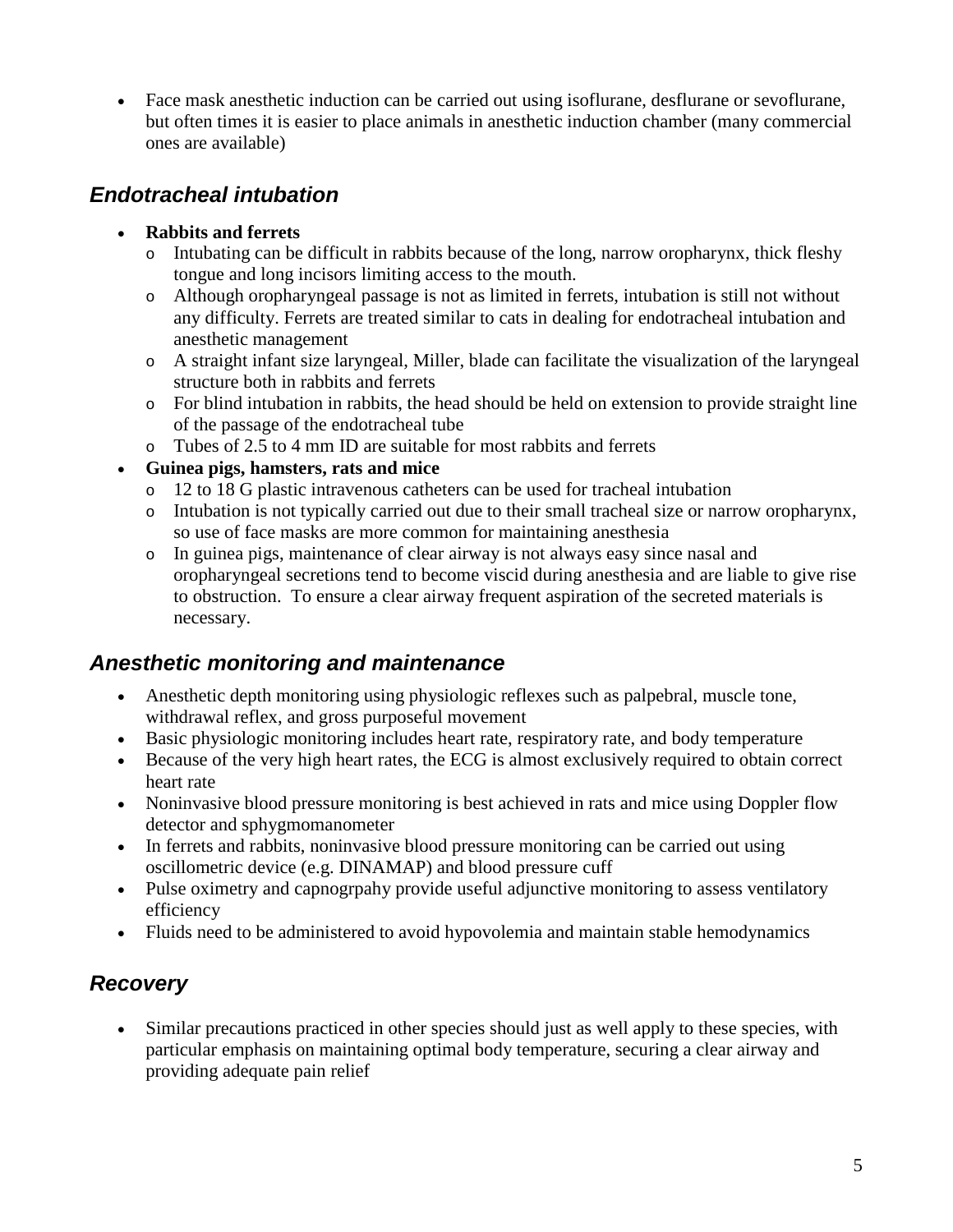## **Anesthesia for Reptiles**

#### *Physioanatomic peculiarities*

- Reptiles are poikilothermic or ectothermic (cold-blooded) and their body temperature and metabolic rates are governed by the ambient temperature
- In snakes the tracheal ring is incomplete but turtles and crocodilians have complete tracheal rings and it is important not to over inflate the ET tube cuff in these species
- Except in crocodilians where the pulmonary morphology is similar to that of the mammals, most reptilians have more primitive lung structures and possess air sacs which do not involve in gas exchanges
- Crocodilians have a similar heart structure to mammals but most reptiles have a three chamber heart with two atria and one ventricle. The ventricle is functionally subdivided into cavum arteriosum, cavum venosum and cavum pulmonale
- Reptiles have an extensive pulmonary shunting. They also undergo extensive anaerobic metabolism which is particularly well developed in aquatic reptiles such as sea turtles. These evolutionary adaptation enable them to sustain hypoxic insult much better than mammalians in a low oxygen environment.
- Renal portal circulation may reduce the efficacy of anesthetic drugs when injected in the leg muscles or veins. However, this is of little clinical significance as one can increase the anesthetic dose until the desired effect is achieved
- Reptiles do not posses a true diaphragm but negative pressure pumping system is still used to ventilate
- Respiratory muscles are used both for inspiration and expiration
- In apneic Chelonians ventilation can be supported by moving the legs in and out by changing the volume of coelomic cavity
- The reptile glottis is slit like opening between the arytenoid cartilages and located at the base of the tongue on the floor of the oral cavity
- Low basal metabolic rate

### *Preparation for anesthesia*

- Thorough physical exam and history taking must be carried out. However, due to the danger involved in handling some vicious and venomous species observation of behavioral characteristics in distance may be the only practical pre-anesthetic evaluation process. Any changes in body disposition, the skin condition, discharges from the nostrils and eyes should be carefully assessed.
- The following laboratory data are generally required as minimum: PCV, TP, BUN, Glucose. Blood glucose level is generally lower than mammals  $(30 - 100 \text{ mg/dl})$
- Any abnormalities (dehydration, anemia, acid-base imbalance, hypoglycemia) must be corrected prior to anesthetic induction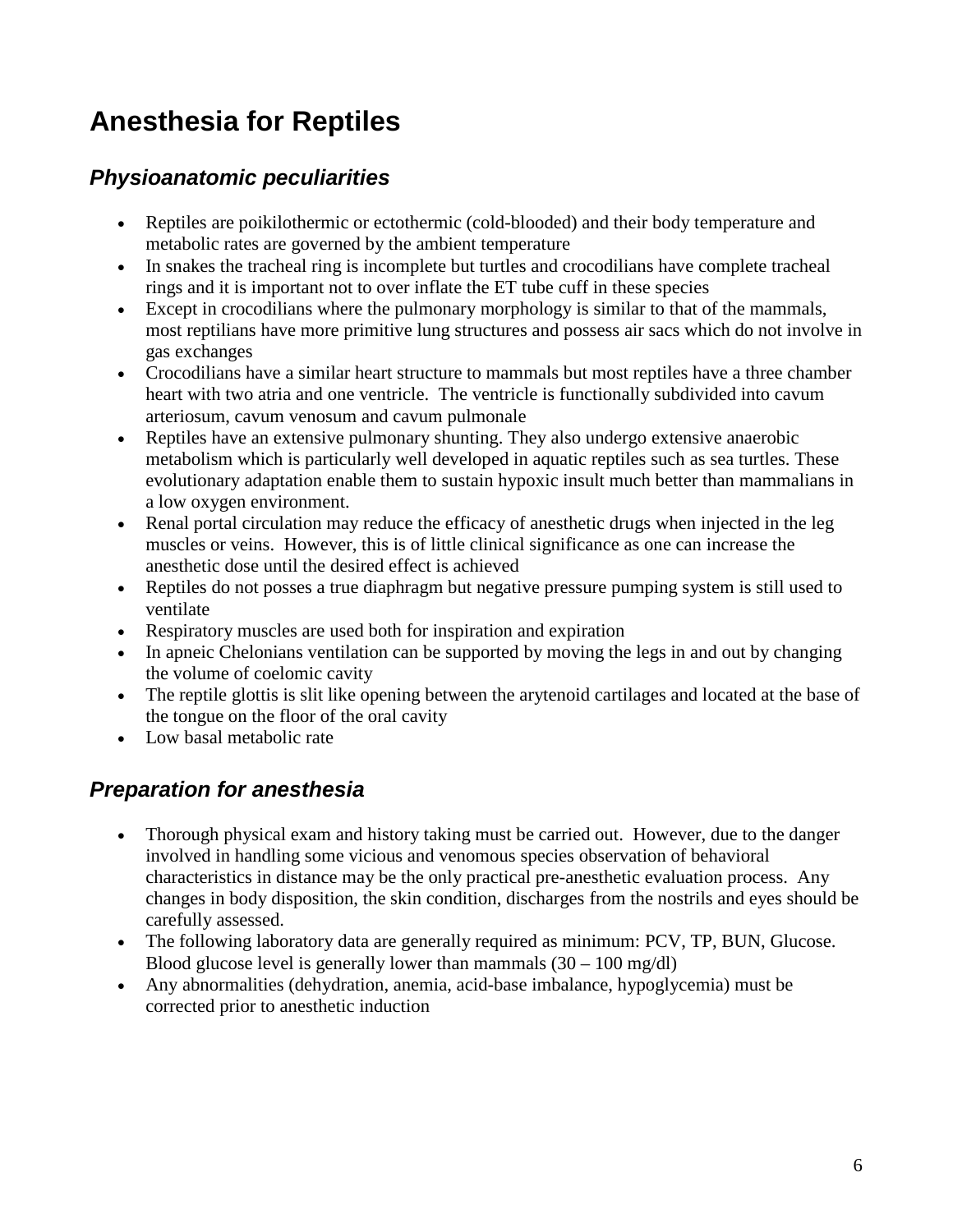- Although regurgitation and aspiration is unlikely, fasting is recommended because of impaired digestion.
- Injectable premedicants can provide sedation and facilitate the anesthetic induction using inhalants, and the following agents are used for this purpose
	- o Dissociatives (ketamine) and alpha 2 agonist (medetomidine, xylazine) combinations
	- Dissociatives (ketamine, tiletamine) and benzodiazepine (diazepam, zolazepam, midazolam) combinations
	- o Muscle relaxants (succinylcholine, gallamine, atracurium)
	- o Opioids (etorphine, carfentanyl)
	- o Barbiturates (pentobarbital)
	- o Sodium channel blockers (tricaine methanesulfonate)
	- o Each agent can be further added to different classes for balanced anesthetic approach

#### *Anesthetic induction*

- Inhalants are commonly used using clear plastic chamber
- IV injection of anesthetics is not generally practical in these species but induction via IM injection can be carried out using pole syringes or blow pipes
- Propofol IV induction may be carried out in well sedated animals following premedication or in well restrained animals by an expert handler



*Figure 2. A Gecko being induced with sevoflurane via a face mask*

#### *Use of inhalant anesthesia*

- Modern potent inhalants such as isoflurane, desflurane and sevoflurane are the preferred choice both for anesthetic induction and maintenance
- Their ability to withhold breath and extensive pulmonary shunting can significantly delay inhalation anesthetic induction
- Due to the danger involved an anesthetic chamber is best utilized for induction
- For many reptiles face masks commercially available for small animals are appropriate
- Intubating the animals once the anesthesia is induced will provide a secure airway as well as reducing the anesthetic leakage.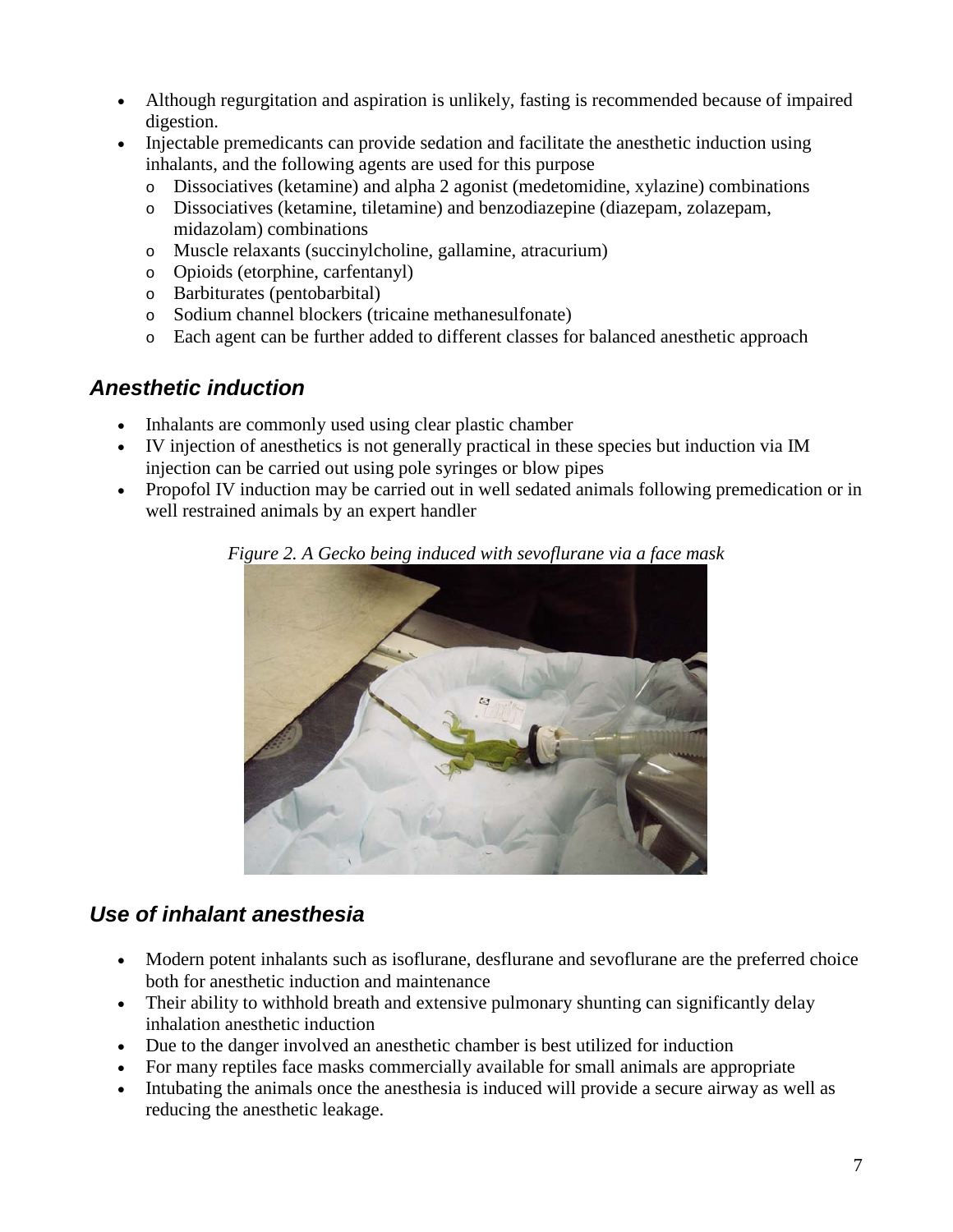*Figure 3. A small snapping turtle is intubated using an 18 G catheter and is being monitored using a Doppler flow detector*



#### *Anesthetic monitoring & maintenance*

- As in other domestic species heart rate, respiratory rate and body temperature are minimal for the physiologic monitoring
- An esophageal stethoscope can be useful to monitor both cardiac rate, rhythm, intensity and respiratory rate and rhythm.
- Anesthetic monitoring utilizing combination of an ECG and a Doppler flow detector (typically placed in a site near the heart) will provide useful monitoring of electrical and mechanical activities of the heart
- Due to their thick skin (scales) pulse oximetry and noninvasive blood pressure readings are difficult to obtain.
- Most veterinary pulse oximeters are calibrated with mammalian oxygen hemoglobin saturation dissociation curve, so its accuracy is uncertain
- Small reptiles may become very hypothermic and external heat source (heating pad, forced warm air blanket etc.) must be supplied to prevent the animal becoming hypothermic

### *Recovery*

- Ensure to maintain optimal temperature of the particular species for faster drug metabolism (and recovery)
- Provide a secure and clear airway
- Provide adequate analgesia
- Reverse any reversible drugs that may prolong the recovery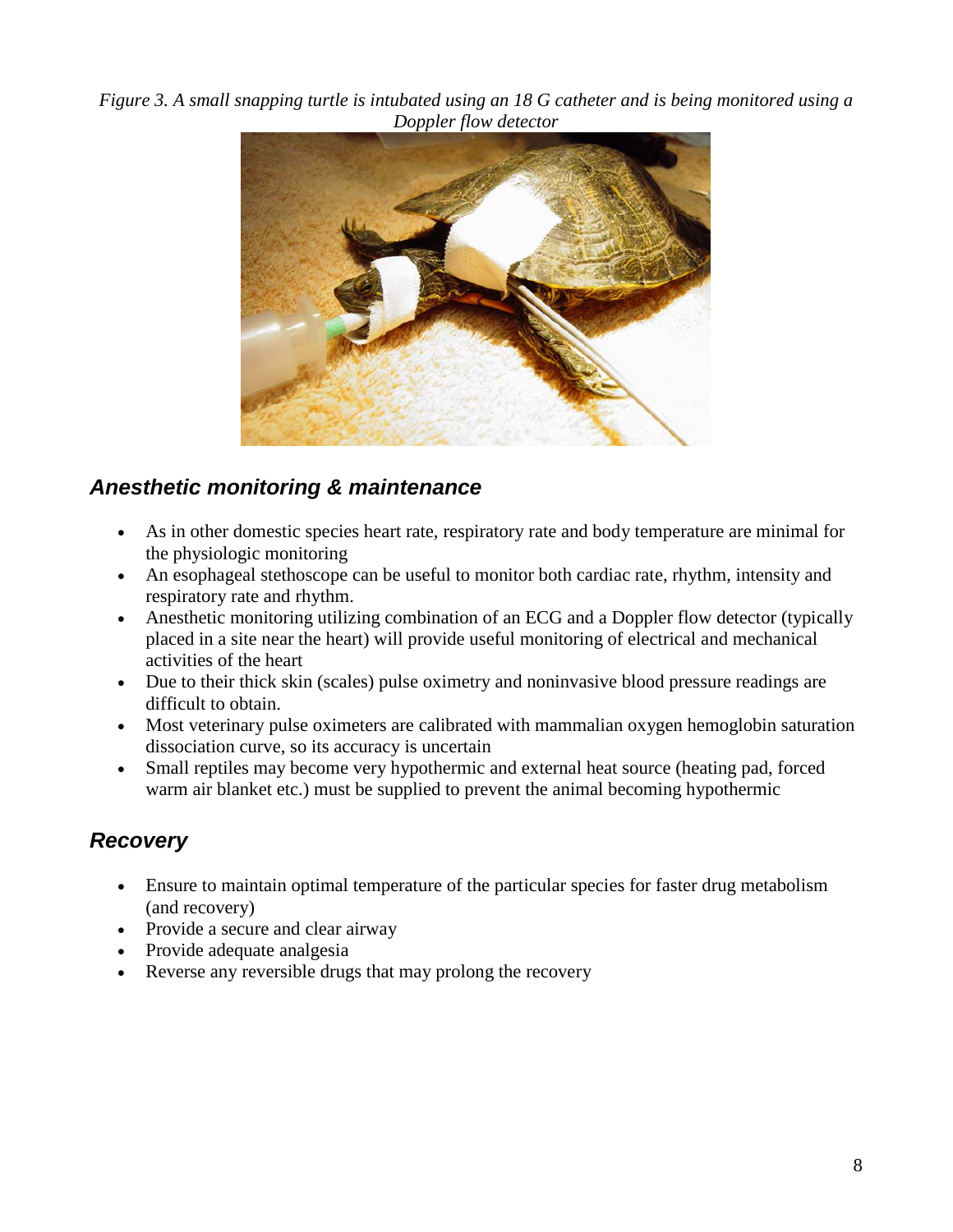## **Fish anesthesia**

#### *Preanesthetic preparation*

- Many species of fish exist with widely varying shape and sizes, and these significantly influence the choice of pre/anesthetics and anesthetic management
- A thorough pre-anesthetic physical exam of the cardiorespiratory system is not readily achievable.
- Although fish do not have lungs and can not aspirate, fasting is recommended as aspirated materials can dislodge within the gills and degrade the water quality

#### *Anesthetic induction*

- Anesthetic induction can be as simple as adding anesthetic into the fish tank, but strict planning and attention to the aquatic environment are still of paramount importance for smooth operation and decreased morbidity
- Several anesthetics available as mixed in water include tricaine methanesulfonate, clove oil (eugenol as active ingredient) and isoflurane. In larger fish such as shark, ketaminemedetomidine combination has been successfully used for anesthetic induction and short maintenance of anesthesia

#### *Anesthetic maintenance and monitoring*

- For procedures lasting longer than 10 minutes an anesthetic system that allows water to flow over the gills is used.
- A submersible recirculating water pump within the fish tank pumps the anesthetic diluent water into the mouth, past the gills and out through the operculum while the fish is placed in a presoaked foam bed (see figures below)
- The skin that is not in contact with moistened foambed should be kept wet by spraying water periodically to prevent desiccation
- Anesthetic depth monitoring can be carried out by monitoring changes in cardiorespiratory system. An ECG or Doppler flow detector can be used to monitor the rate and rhythm, and respiratory rate can be counted by observing the movement of the operculum.
- If respiration ceases the anesthetic concentration delivered to fish must be reduced or stopped until the fish resumes the respiration
- The fish's heart operates differently to mammalians'. The myocardial cells can utilize local glycogen stores for energy instead of relying on blood glucose supply, so the fish's heart can still contract in a clinically dead animal. It is therefore important to evaluate the animal's heart rate in conjunction with other variables when determining anesthetic depth.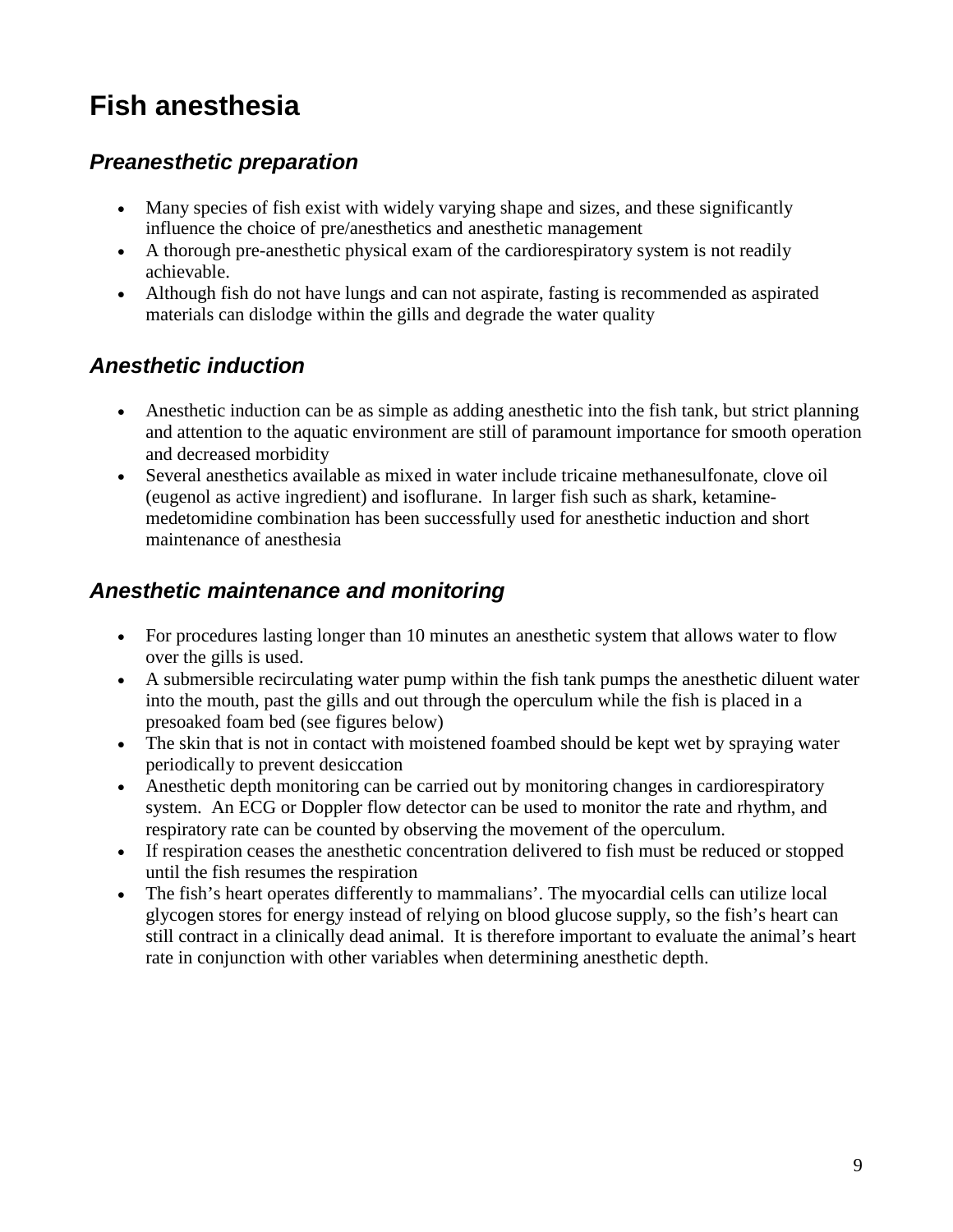*Figure 4. A basic set-up for inducing and maintaining small fish using tricaine methanesulfonate (MS 222) diluents via a submersible recirculating water pump and hoses*



*Figure 5. A gold fish is placed on a presoaked foambed and ready for a quick surgical removal of the head tumor. The diluent anesthetic is constantly being circulated through the open mouth, gills and out of the operculum using the water pump and hoses*



#### *Recovery*

- Recovery is achieved by placing the fish in an anesthetic-free water
- The water is aerated and the animal's mouth is oriented to the water flow
- If the animal is not breathing on its own, it is assisted with water to flow into the mouth and over the gills.